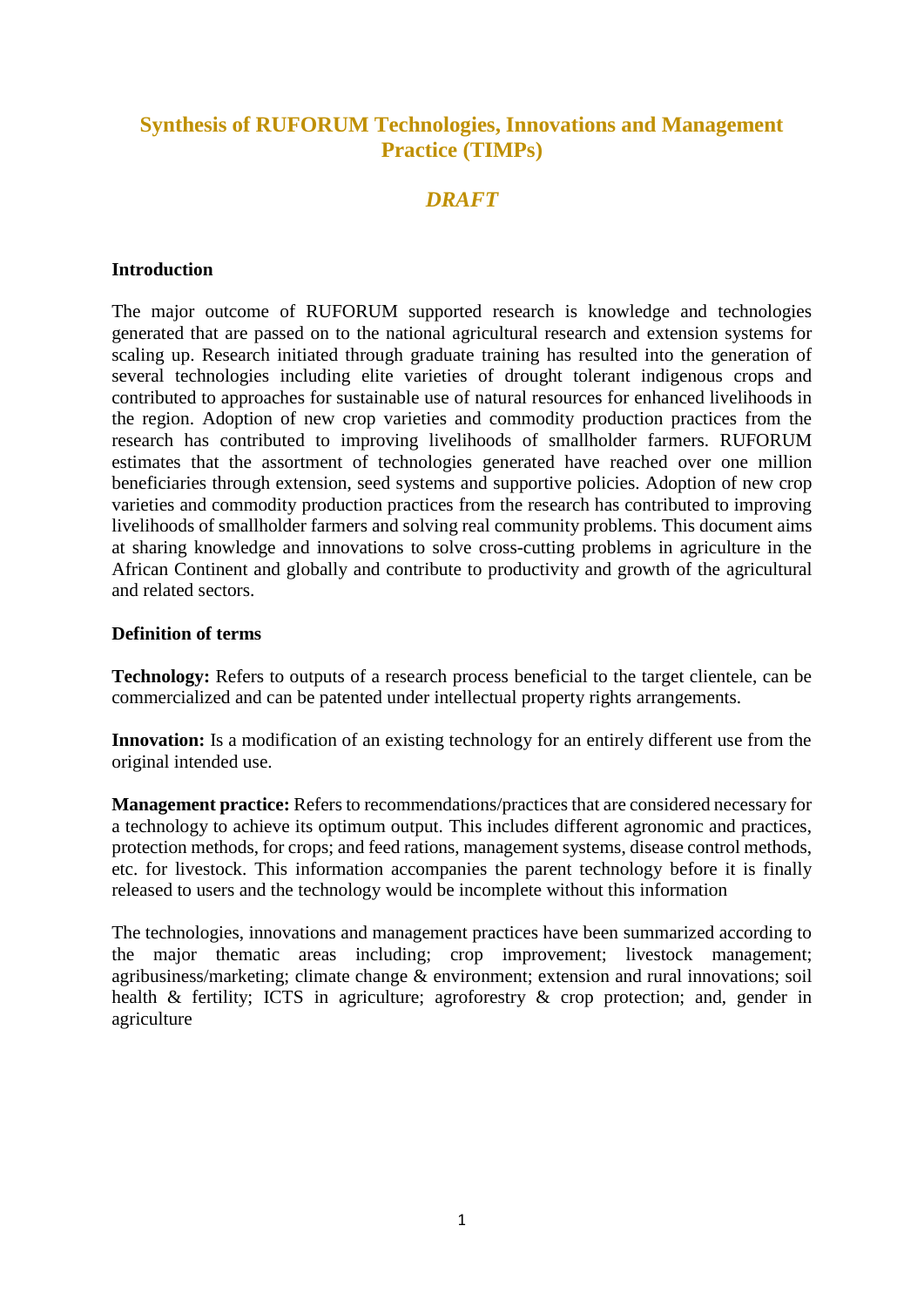## **Agribusiness/Marketing**

| <b>TIMP Name</b>                                                    | Contamination risks associated with wrapping indigenous foods in<br>polyethylene bags during cooking                                                                                                                                                                                                                                                                                                                                                                                                                                                                                                                                                                                                                                                              |
|---------------------------------------------------------------------|-------------------------------------------------------------------------------------------------------------------------------------------------------------------------------------------------------------------------------------------------------------------------------------------------------------------------------------------------------------------------------------------------------------------------------------------------------------------------------------------------------------------------------------------------------------------------------------------------------------------------------------------------------------------------------------------------------------------------------------------------------------------|
| <b>University of development</b>                                    | Makerere University                                                                                                                                                                                                                                                                                                                                                                                                                                                                                                                                                                                                                                                                                                                                               |
| Country                                                             | Uganda                                                                                                                                                                                                                                                                                                                                                                                                                                                                                                                                                                                                                                                                                                                                                            |
| Year of development                                                 | 2014                                                                                                                                                                                                                                                                                                                                                                                                                                                                                                                                                                                                                                                                                                                                                              |
| <b>Principal Investigator</b>                                       | Prof. Noble Banadda                                                                                                                                                                                                                                                                                                                                                                                                                                                                                                                                                                                                                                                                                                                                               |
| technology,<br>Category<br>(i.e.                                    | Innovation                                                                                                                                                                                                                                                                                                                                                                                                                                                                                                                                                                                                                                                                                                                                                        |
| innovation<br>management<br><b>or</b>                               |                                                                                                                                                                                                                                                                                                                                                                                                                                                                                                                                                                                                                                                                                                                                                                   |
| practice)                                                           |                                                                                                                                                                                                                                                                                                                                                                                                                                                                                                                                                                                                                                                                                                                                                                   |
| A: Description of the technology, innovation or management practice |                                                                                                                                                                                                                                                                                                                                                                                                                                                                                                                                                                                                                                                                                                                                                                   |
| <b>Problem to be addressed</b><br>What is it? (TIMP description)    | Wrapping food in banana leaves for the purposes of keeping it hot/warm<br>has been practiced for centuries across communities in Uganda.<br>However, the use of plastic bags especially polyethylene bags as<br>opposed to banana leaves is on the steady increase especially in urban<br>and peri-urban areas. Identifying hazards and risks associated with<br>wrapping and packaging local food stuffs in colored low density<br>polyethylene bags during and/or after cooking is a little-studied topic in<br>Uganda whereas experiences from elsewhere point to the fact that such<br>a practice is potentially devastating.<br>Polyethylene bags have extremely high contaminant concentration<br>(above USFDA limit) of Lead, Cadmium, Chromium and Cobalt |
|                                                                     | respectively confirming the potential health risk to individuals if<br>continuously eat food thermally prepared in polyethylene bags.                                                                                                                                                                                                                                                                                                                                                                                                                                                                                                                                                                                                                             |
| <b>Benefits</b><br>of<br><b>TIMPs</b><br>the<br>to                  | Communities reconsidering using natural materials as leaves as opposed                                                                                                                                                                                                                                                                                                                                                                                                                                                                                                                                                                                                                                                                                            |
| smallholder<br>farmers<br>and                                       | to synthetics.                                                                                                                                                                                                                                                                                                                                                                                                                                                                                                                                                                                                                                                                                                                                                    |
| communities                                                         |                                                                                                                                                                                                                                                                                                                                                                                                                                                                                                                                                                                                                                                                                                                                                                   |
| learnt<br>during<br><b>Lessons</b>                                  | Apart from polyethene bags, alternative food handling materials need to                                                                                                                                                                                                                                                                                                                                                                                                                                                                                                                                                                                                                                                                                           |
| implementation                                                      | be developed. This requires understanding the microscopic interactions                                                                                                                                                                                                                                                                                                                                                                                                                                                                                                                                                                                                                                                                                            |
|                                                                     | between food components and contaminants                                                                                                                                                                                                                                                                                                                                                                                                                                                                                                                                                                                                                                                                                                                          |
| <b>Online links to TIMPs</b>                                        |                                                                                                                                                                                                                                                                                                                                                                                                                                                                                                                                                                                                                                                                                                                                                                   |
|                                                                     | Comparative study of two modeling approaches for predicting heavy metals contaminant migration from                                                                                                                                                                                                                                                                                                                                                                                                                                                                                                                                                                                                                                                               |
| polyethylene bags                                                   |                                                                                                                                                                                                                                                                                                                                                                                                                                                                                                                                                                                                                                                                                                                                                                   |

### **Crop Improvement**

| <b>TIMP</b> Name                                                    | Management of organic residues to improve Carbon sequestration, |
|---------------------------------------------------------------------|-----------------------------------------------------------------|
|                                                                     | reduce Nitrogen losses and improve crop yields                  |
| University of development                                           | Kenyatta University                                             |
| Country                                                             | Kenya                                                           |
| <b>Year of development</b>                                          | 2012                                                            |
| <b>Principal Investigator</b>                                       | Dr. Benjamin Oginga Danga                                       |
| technology,<br>Category<br>(i.e.                                    | Management practice                                             |
| innovation<br>management<br>or                                      |                                                                 |
| practice)                                                           |                                                                 |
| A: Description of the technology, innovation or management practice |                                                                 |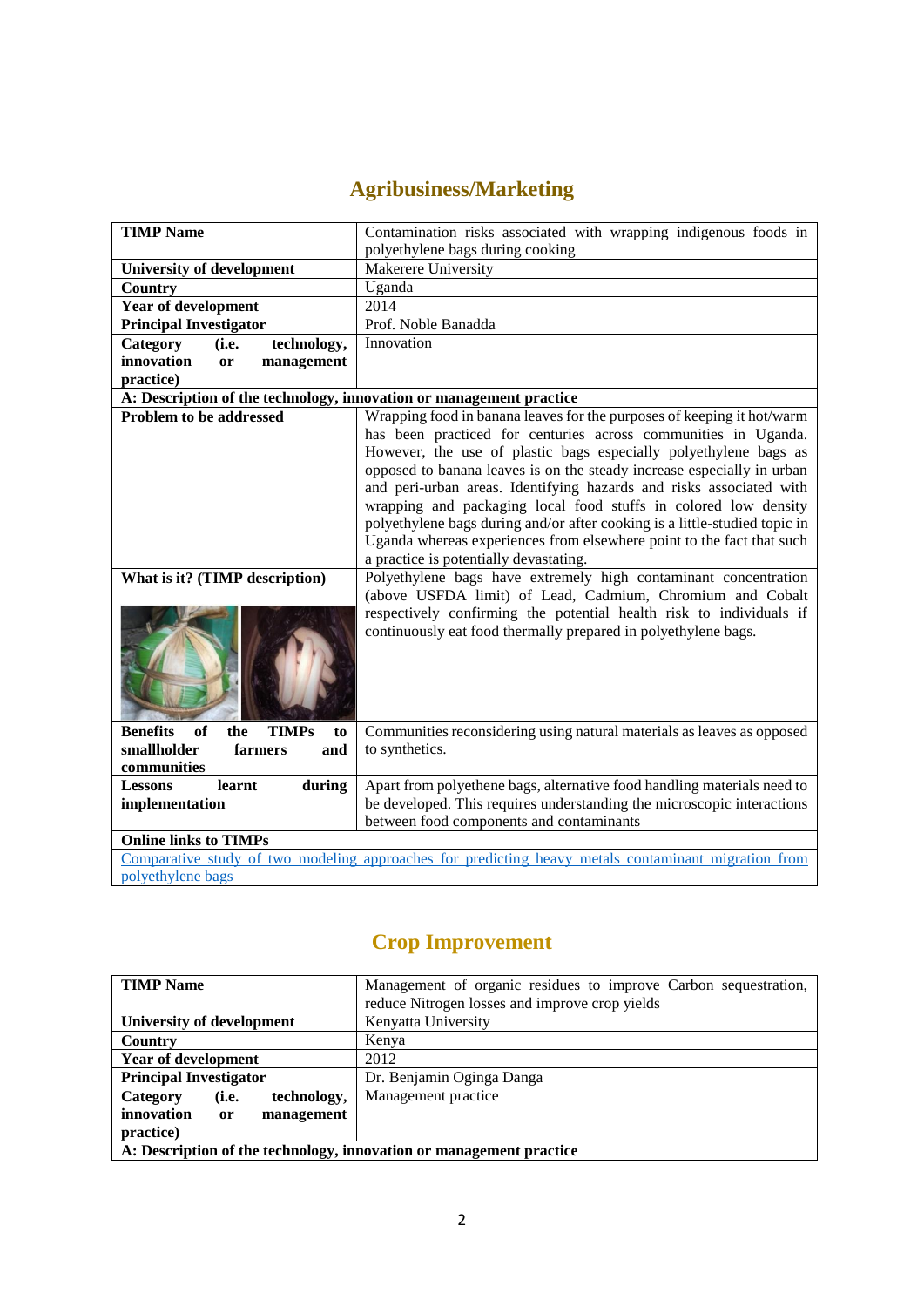| Problem to be addressed                                                                                                                                            | Few quantitative relationships between decomposition rates of organic<br>manures & wastes and controlling edaphic, climatic and biotic variables<br>have been determined. |
|--------------------------------------------------------------------------------------------------------------------------------------------------------------------|---------------------------------------------------------------------------------------------------------------------------------------------------------------------------|
| What is it? (TIMP description)                                                                                                                                     | Soil incorporation of 10 ton/ha compost and 5 ton/ha maize stover in<br>farms improves soil productivity and yields                                                       |
| Process oriented<br>computer<br>simulation models of Nitrogen and<br>Carbon transformations in a soil-<br>organic waste-plant<br>system<br>(NCSOIL)                |                                                                                                                                                                           |
| <b>Benefits</b><br><b>TIMPs</b><br>of<br>the<br>to<br>smallholder<br>farmers<br>and<br>communities                                                                 | Sustainable management of organic resources helped to improve Carbon<br>sequestration in soil, crop yields, water and air quality                                         |
| during<br>learnt<br><b>Lessons</b><br>implementation                                                                                                               | Adequate funding is indispensable in enabling students work with<br>communities for a long period of time as extension agents to transfer<br>technologies                 |
| <b>Online links to TIMPs</b>                                                                                                                                       |                                                                                                                                                                           |
| Effects of different organic residues on carbon sequestration, nutrient availability in soil and maize yields at<br>Katumani, Machakos county Kenya (1library.net) |                                                                                                                                                                           |

| <b>TIMP</b> Name                                                    | Use of Crotalaria species in sustainable management of plant-parasitic<br>nematodes of vegetable crops in western Kenya |
|---------------------------------------------------------------------|-------------------------------------------------------------------------------------------------------------------------|
| <b>University of development</b>                                    | University of Eldoret                                                                                                   |
| Country                                                             | Kenya                                                                                                                   |
| <b>Year of development</b>                                          | 2014                                                                                                                    |
| <b>Principal Investigator</b>                                       | Dr. Elizabeth Omami                                                                                                     |
| (i.e.<br><b>Category</b><br>technology,                             | Technology                                                                                                              |
| innovation<br>management<br>or                                      |                                                                                                                         |
| practice)                                                           |                                                                                                                         |
| A: Description of the technology, innovation or management practice |                                                                                                                         |
| <b>Problem to be addressed</b>                                      | Root knot nematodes are a serious biotic production constraint affecting                                                |
|                                                                     | vegetable production in Kenya. The adoption of sustainable                                                              |
|                                                                     | management strategies including the use of antagonistic plants is                                                       |
|                                                                     | important in reducing the amount of losses attributed to this soil pest.                                                |
| What is it? (TIMP description)                                      | The host suitability of different Crotalaria species against root knot                                                  |
|                                                                     | nematodes, different Crotalaria application methods (preplant, aqueous                                                  |
|                                                                     | extract and soil amendment) and quantifying nematode infestation at                                                     |
|                                                                     | different nematode inoculum threshold levels.                                                                           |
| <b>Benefits</b><br><b>TIMPs</b><br>of<br>the<br>to                  | Increased vegetable production and improved nutrition; increased                                                        |
| smallholder<br>farmers<br>and                                       | incomes due to marketing of surplus vegetables; and, low production                                                     |
| communities                                                         | costs: through the use of sustainable nematode management strategies                                                    |
|                                                                     | that reduces use of expensive chemicals which at times are ineffective                                                  |
| learnt<br>during<br><b>Lessons</b>                                  | while it was thought that only few, at most five species of nematodes                                                   |
| implementation                                                      | were present, several species were identified. The efficacy of the                                                      |
|                                                                     | different Crotalaria species needs to be established before embarking on                                                |
|                                                                     | the assessment of the efficiency of different application modes.                                                        |
| <b>Online links to TIMPs</b>                                        |                                                                                                                         |
| Omami.pmd (ruforum.org)                                             |                                                                                                                         |

[Hillary Theses pdf-Biological Management of Root Knot Nemato.pdf](http://41.89.164.122:8080/xmlui/bitstream/handle/123456789/94/Hillary%20Theses%20pdf-Biological%20Management%20of%20Root%20Knot%20Nemato.pdf?sequence=1)

| <b>TIMP</b> Name           | Technical guideline for top cleft and side veneer grafting of African baobab |  |
|----------------------------|------------------------------------------------------------------------------|--|
|                            | tree (Adansonia digitata L.)                                                 |  |
| University of development  | University of Abomey Calavi                                                  |  |
| Country                    | Benin                                                                        |  |
| <b>Year of development</b> | 2020                                                                         |  |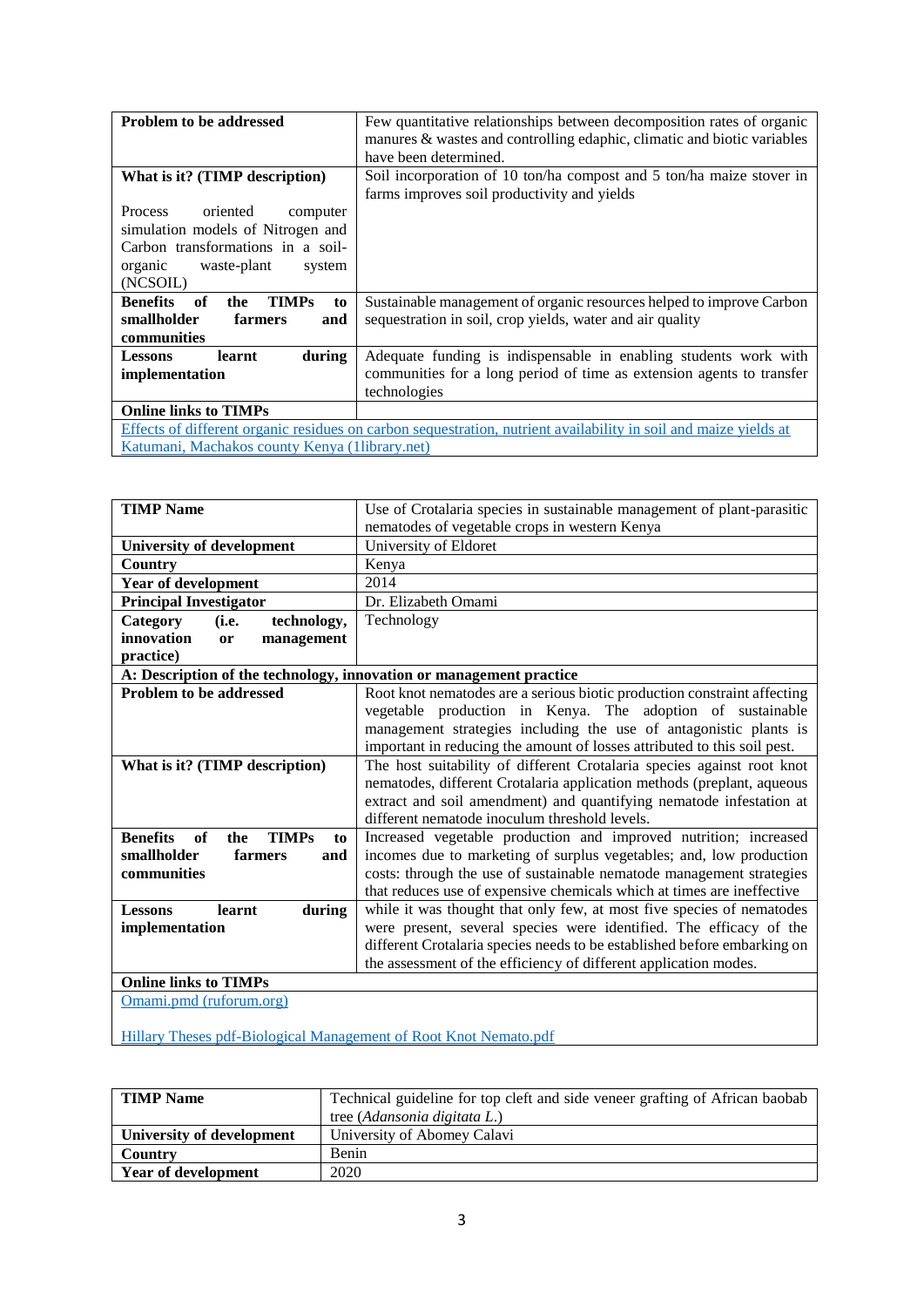| <b>Principal Investigator</b>                                                            | Prof. Achille Assogbadjo                                                                                                                                                                                                                                                                                                                                                                                                                                                                                                                                 |
|------------------------------------------------------------------------------------------|----------------------------------------------------------------------------------------------------------------------------------------------------------------------------------------------------------------------------------------------------------------------------------------------------------------------------------------------------------------------------------------------------------------------------------------------------------------------------------------------------------------------------------------------------------|
| Category (i.e. technology,                                                               | Technology                                                                                                                                                                                                                                                                                                                                                                                                                                                                                                                                               |
| innovation or management                                                                 |                                                                                                                                                                                                                                                                                                                                                                                                                                                                                                                                                          |
| practice)                                                                                |                                                                                                                                                                                                                                                                                                                                                                                                                                                                                                                                                          |
|                                                                                          | A: Description of the technology, innovation or management practice                                                                                                                                                                                                                                                                                                                                                                                                                                                                                      |
| <b>Problem addressed</b>                                                                 | The cultivation of baobab for its pulp and leaves are possible to meet<br>consumers' needs. However, when the species is propagated by seeds, the first<br>flowering takes place at $10 - 15$ years old; which is considered too delayed<br>and hence a major constraint for its domestication. Grafting, a vegetative<br>propagation technique that joins a rootstock and a scion is an alternative to<br>the problem of the relatively long time needed for reproduction to start.<br>Grafting can shorten the reproduction time to less than 5 years. |
| it?<br>(TIMP<br>What<br>is<br>description)<br>Top cleft grafting<br>Side veneer grafting | Grafting is a vegetative propagation technique that joins a rootstock and a<br>scion. It is an alternative to the problem of the relatively long time needed for<br>reproduction to start. Grafting can shorten the reproduction time to less than<br>5 years. Grafting also ensures complete transfer of the characters of mother<br>plants to new individuals from grafting, allowing to fix interesting traits.<br>This technique can therefore offer quite interesting alternatives for baobab<br>plantation and its early fruiting.                 |
| Benefits of the TIMPs to<br>smallholder<br>farmers<br>and<br>communities                 |                                                                                                                                                                                                                                                                                                                                                                                                                                                                                                                                                          |
| <b>Lessons</b><br>learnt<br>during                                                       | Developing technical solutions to support baobab plantations and baobab-                                                                                                                                                                                                                                                                                                                                                                                                                                                                                 |
| implementation                                                                           | based horticultural systems will go a long way in enhancing faster propagation<br>of baobab                                                                                                                                                                                                                                                                                                                                                                                                                                                              |
| <b>Online links to TIMPs</b>                                                             |                                                                                                                                                                                                                                                                                                                                                                                                                                                                                                                                                          |
| Technical guideline for top cleft grafting of African Baobab Tree                        |                                                                                                                                                                                                                                                                                                                                                                                                                                                                                                                                                          |
|                                                                                          | Technical guideline for side veneer grafting of African Baobab Tree                                                                                                                                                                                                                                                                                                                                                                                                                                                                                      |

| <b>TIMP</b> Name                 | Technical data sheet on Baobab (Adansonia digitata L.) leaves production       |  |
|----------------------------------|--------------------------------------------------------------------------------|--|
| <b>University of development</b> | University of Abomey Calavi                                                    |  |
| <b>Country</b>                   | Benin                                                                          |  |
| <b>Year of development</b>       | 2018                                                                           |  |
| <b>Principal Investigator</b>    | Prof. Achille Ephrem Assogbadjo                                                |  |
| Category (i.e. technology,       | <b>Management Practice</b>                                                     |  |
| innovation or management         |                                                                                |  |
| practice)                        |                                                                                |  |
|                                  | A: Description of the technology, innovation or management practice            |  |
| <b>Problem addressed</b>         | Pulp and leaves of African baobab (Adansonia digitata L.) are the two most     |  |
|                                  | harvested products which highly contribute to farmers especially women's       |  |
|                                  | income and households food security reach in sub-Saharan Africa. Over          |  |
|                                  | exploitation of those plant parts added to low natural regeneration of the     |  |
|                                  | species put at risk the remaining populations of the species. Among            |  |
|                                  | sustainable alternative for conservation is the domestication / cultivation of |  |
|                                  | the species for its leaves and fruits.                                         |  |
| it?<br>(TIMP<br>What<br>is       | Fresh leaves of Baobab are widely used as vegetable in sauce preparation.      |  |
| description)                     | They are used either as Spinach or spice and dried powder. Baobab leaf is an   |  |
|                                  | excellent source of calcium, iron, potassium, magnesium, manganese,            |  |
|                                  | molybdenum, phosphorus, and zinc, provitamins A and C and vitamin B2. It       |  |
|                                  | contains 13-15% protein, 60-70% carbohydrate, 4-10% fat and around 11%         |  |
|                                  | fibre. Energy value varies from 1180 to 1900kJ/100g of which 80% is            |  |
|                                  | metabolized energy. The Leaf is used as a panacea, that is to treat almost all |  |
|                                  | diseases and specific documented uses including the treatment of malaria,      |  |
|                                  | tuberculosis, fever, microbial infections, diarrhoea, anaemia, dysentery and   |  |
|                                  | toothache                                                                      |  |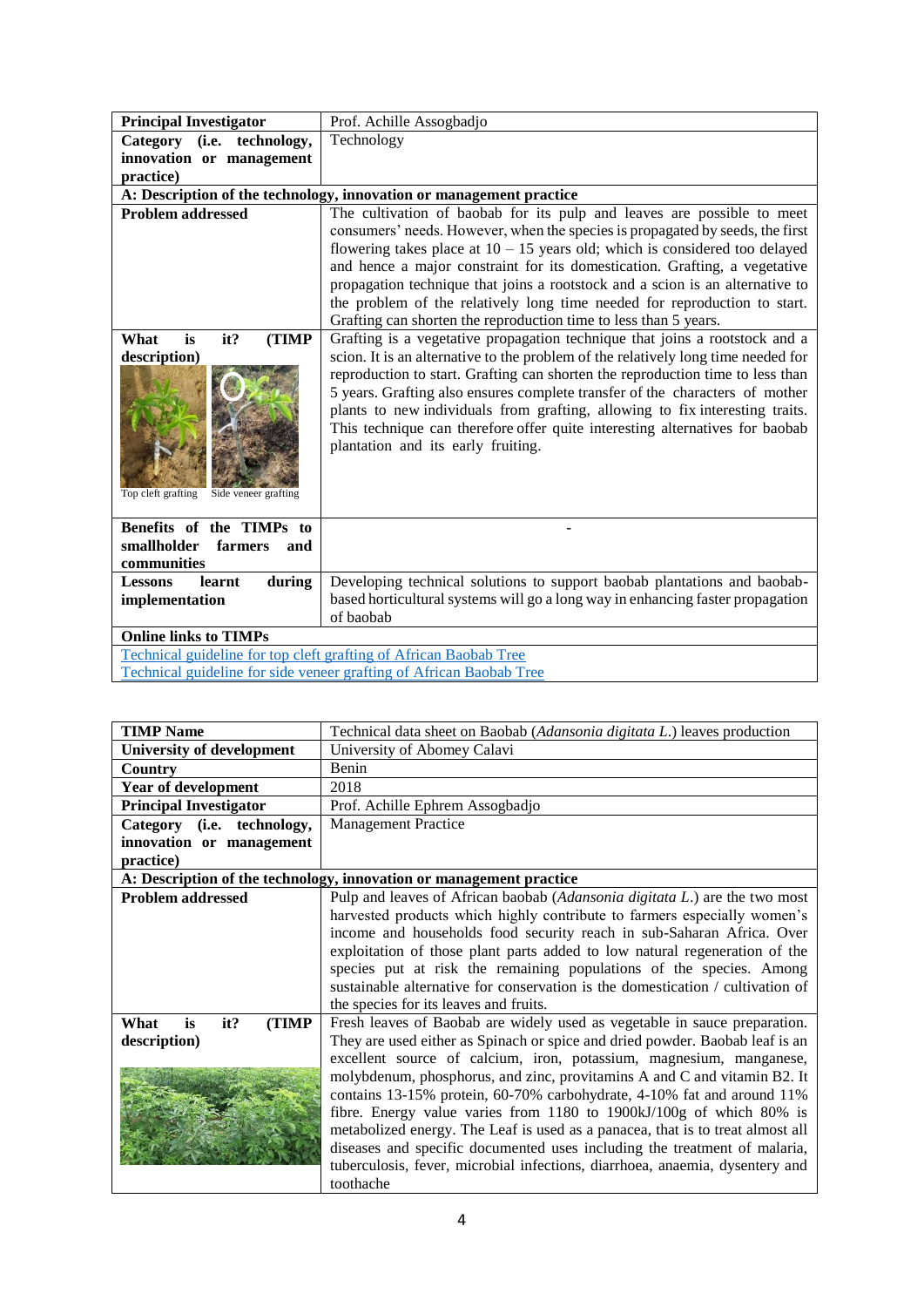| Benefits of the TIMPs to                                | - |
|---------------------------------------------------------|---|
| smallholder farmers and                                 |   |
| communities                                             |   |
| during<br><b>Lessons</b><br>learnt                      |   |
| implementation                                          |   |
| <b>Online links to TIMPs</b>                            |   |
| <b>Technical data sheet on baobab leaves production</b> |   |

## **Climate change & environment**

| <b>TIMP Name</b>                   | Optimum rain water harvesting technique for crop production in semi-arid        |
|------------------------------------|---------------------------------------------------------------------------------|
|                                    | <b>Botswana</b>                                                                 |
| <b>University of development</b>   | Botswana College of Agriculture/Faculty of Agriculture                          |
| <b>Country</b>                     | <b>Botswana</b>                                                                 |
| Year of development                | 2014                                                                            |
| <b>Principal Investigator</b>      | Prof B. Kayombo                                                                 |
| Category (i.e. technology,         | Technology and Management practice                                              |
| innovation or management           |                                                                                 |
| practice)                          |                                                                                 |
|                                    | A: Description of the technology, innovation or management practice             |
| <b>Problem addressed</b>           | In the semi-arid areas of Botswana, agriculture and the livelihoods that        |
|                                    | depend upon it are greatly affected by the unreliable and highly variable       |
|                                    | rainfall regime and endemic droughts. Agricultural technologies that tackle     |
|                                    | the moisture constraint through optimization of rain water use, such as Rain    |
|                                    | Water Harvesting (RWH), are therefore required to improve crop-water            |
|                                    | storage and increase agricultural productivity                                  |
| it?<br><b>TIMP</b><br>What<br>is   | In-situ rain water harvesting feasible in semiarid areas of Botswana. This is a |
| description)                       | 5 x 5 m catchment area whose runoff is directed to a ploughed cropped area      |
|                                    |                                                                                 |
|                                    |                                                                                 |
| Benefits of the TIMPs to           | Harvested rainwater for crop production aroused interest of 50 farmers in       |
| smallholder<br>farmers<br>and      | Kgatleng District near Gaborone to rehabilitate abandoned domestic water        |
| communities                        | supply rain water harvesting structures in order to use the harvested rainwater |
|                                    | for cropping. The Agricultural Extension Service in Bobirwa Sub-district        |
|                                    | adopted a "new" method of extending knowledge and technology to farmers         |
|                                    | through participation by farmers in farmer-managed field testing.               |
| learnt<br><b>Lessons</b><br>during | In semiarid regions where rainfall is low and unreliable, farmers need not to   |
| implementation                     | wait for the rain - rather the rain finds them fully prepared.                  |
| <b>Online links to TIMPs</b>       |                                                                                 |
| Baipusi 643.pmd (ruforum.org)      |                                                                                 |

# **ICTs in Agriculture**

| <b>TIMP</b> Name                                                    | University-Farming<br>Framework for<br>Strengthening<br>Outreach     |  |
|---------------------------------------------------------------------|----------------------------------------------------------------------|--|
|                                                                     | Community Engagement for Improved and Sustainable Livelihoods        |  |
|                                                                     | (SUFACE)                                                             |  |
| University of development                                           | Makerere University                                                  |  |
| Country                                                             | Uganda                                                               |  |
| <b>Year of development</b>                                          | 2014                                                                 |  |
| <b>Principal Investigator</b>                                       | Dr. Peter Ebanyat                                                    |  |
| technology,<br>Category<br>(i.e.                                    | Innovation                                                           |  |
| innovation<br>management<br><sub>or</sub>                           |                                                                      |  |
| practice)                                                           |                                                                      |  |
| A: Description of the technology, innovation or management practice |                                                                      |  |
| Problem to be addressed                                             | Lack of a long-term, engagement framework between the University     |  |
|                                                                     | and rural communities to enhance productivity and competitiveness of |  |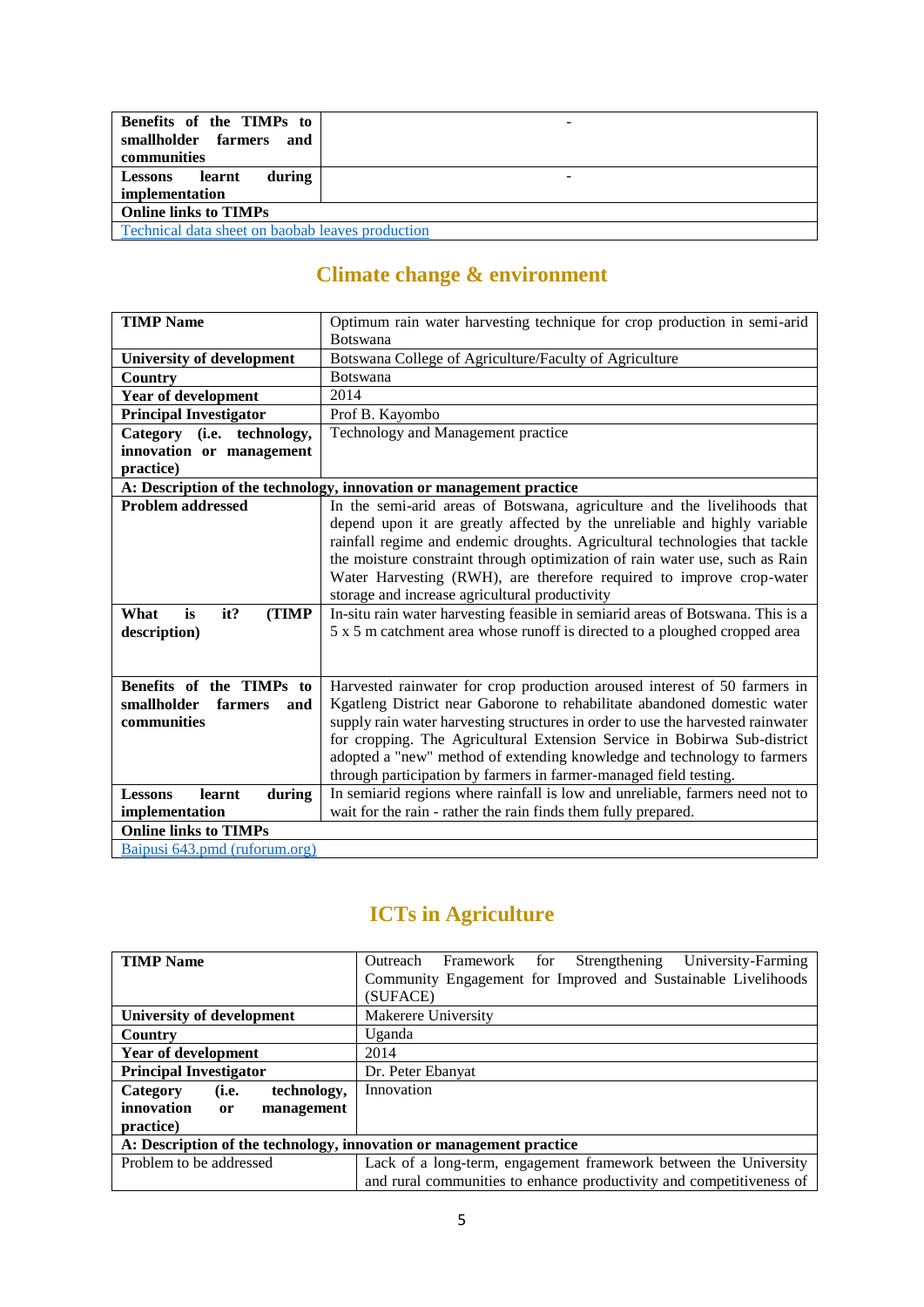|                                                       | smallholder farmers as well as responsiveness and impact of university                                  |
|-------------------------------------------------------|---------------------------------------------------------------------------------------------------------|
|                                                       | in agricultural development.                                                                            |
| What is it? (TIMP description)                        | The SUFACE model developed by Makerere University and NGO                                               |
| Farming                                               | partners is an outreach framework for strengthening university-farming                                  |
| Knowledge &<br>information Centers                    | community engagement. Under the SUFACE Model, a number of ICT                                           |
|                                                       | tools have been developed and deployed, moving knowledge from the                                       |
| <b>SUFACE</b><br>Student<br>Mobile &                  | university to empower smallholder farmers to improve their                                              |
| <b>PLATFORM</b><br>nternship<br>Web Apps              | productivity, access markets and enhance dissemination of farming                                       |
|                                                       | practices. This includes a multi-channel ICT platform for information                                   |
| Extension<br>officers                                 | sharing (the SUFACE App)                                                                                |
| Community                                             |                                                                                                         |
|                                                       |                                                                                                         |
|                                                       | <b>Sufoce App</b>                                                                                       |
|                                                       |                                                                                                         |
|                                                       |                                                                                                         |
|                                                       |                                                                                                         |
| <b>Benefits</b><br>of<br><b>TIMPs</b><br>the<br>to    | i. Increased access to agricultural information through the multi-                                      |
| smallholder<br>farmers<br>and                         | channel ICT framework.                                                                                  |
| communities                                           | ii. Stronger farmers groups as a result of capacity building initiatives by                             |
|                                                       | the project.                                                                                            |
|                                                       | iii. Increased access to high quality seeds of improved crop varieties.                                 |
| learnt<br><b>Lessons</b><br>during                    | i. Establishing an ICT platform is very demanding, time consuming and                                   |
| implementation                                        | costly.                                                                                                 |
|                                                       | ii. Through students and innovative use of ICT, universities can indeed                                 |
|                                                       | have strong and sustainable engagements with farming communities                                        |
|                                                       | for improved livelihoods.                                                                               |
| <b>of</b><br>the<br>uptake<br><b>Summary</b><br>of    | 1. Use of improved varieties, MAKSOY 2N and MAKOY 3N,                                                   |
| (technology<br>research<br>outputs                    | inoculation and application of 15kg per hectare of phosphorus                                           |
| packages)                                             | fertilizer increases yields from 500 kg/ha to 1300 kg/ha.                                               |
|                                                       | ii. The SUFACE ICT platform can be scaled up to include other value                                     |
|                                                       | chains. Initially developed for soybean and groundnuts value chains,                                    |
|                                                       | cassava has now been added.                                                                             |
| <b>Online links to TIMPs</b>                          |                                                                                                         |
|                                                       | View of Developing and piloting a multi-channel ICT-Enabled Model to enhance University engagement with |
| smallholder farming communities in Uganda (afjrd.org) |                                                                                                         |

### **Livestock Management**

| <b>TIMP</b> Name                                                    | Improving smallholder milk production of dairy goats and their<br>crosses in Botswana                                                                                                                                                                                                                                                                                                                                                                 |
|---------------------------------------------------------------------|-------------------------------------------------------------------------------------------------------------------------------------------------------------------------------------------------------------------------------------------------------------------------------------------------------------------------------------------------------------------------------------------------------------------------------------------------------|
| <b>University of development</b>                                    | Botswana College of Agriculture/Faculty of Agriculture                                                                                                                                                                                                                                                                                                                                                                                                |
| Country                                                             | <b>Botswana</b>                                                                                                                                                                                                                                                                                                                                                                                                                                       |
| Year of development                                                 | 2014                                                                                                                                                                                                                                                                                                                                                                                                                                                  |
| <b>Principal Investigator</b>                                       | Dr. Gaolebale Mpapho                                                                                                                                                                                                                                                                                                                                                                                                                                  |
| Category (i.e. technology, innovation                               | Technology and management practice                                                                                                                                                                                                                                                                                                                                                                                                                    |
| or management practice)                                             |                                                                                                                                                                                                                                                                                                                                                                                                                                                       |
| A: Description of the technology, innovation or management practice |                                                                                                                                                                                                                                                                                                                                                                                                                                                       |
| <b>Problem addressed</b>                                            | The demand for milk and milk products in urban areas of Botswana<br>has shown a large increase in the last decade leading to milk deficit<br>that calls for imports in excess of 80% of milk products. Such a<br>deficit makes milk products expensive and not available to<br>vulnerable groups that include children, people of low income and<br>sick people especially since Botswana is one of the African<br>countries hardest hit by HIV/AIDS. |
| What is it? (TIMP description)                                      | Dairy goat management and technological interventions including<br>improved genetic material of Saanen dairy bucks and female tswana<br>goats to increase productivity of dairy goats, alleviate poverty,                                                                                                                                                                                                                                             |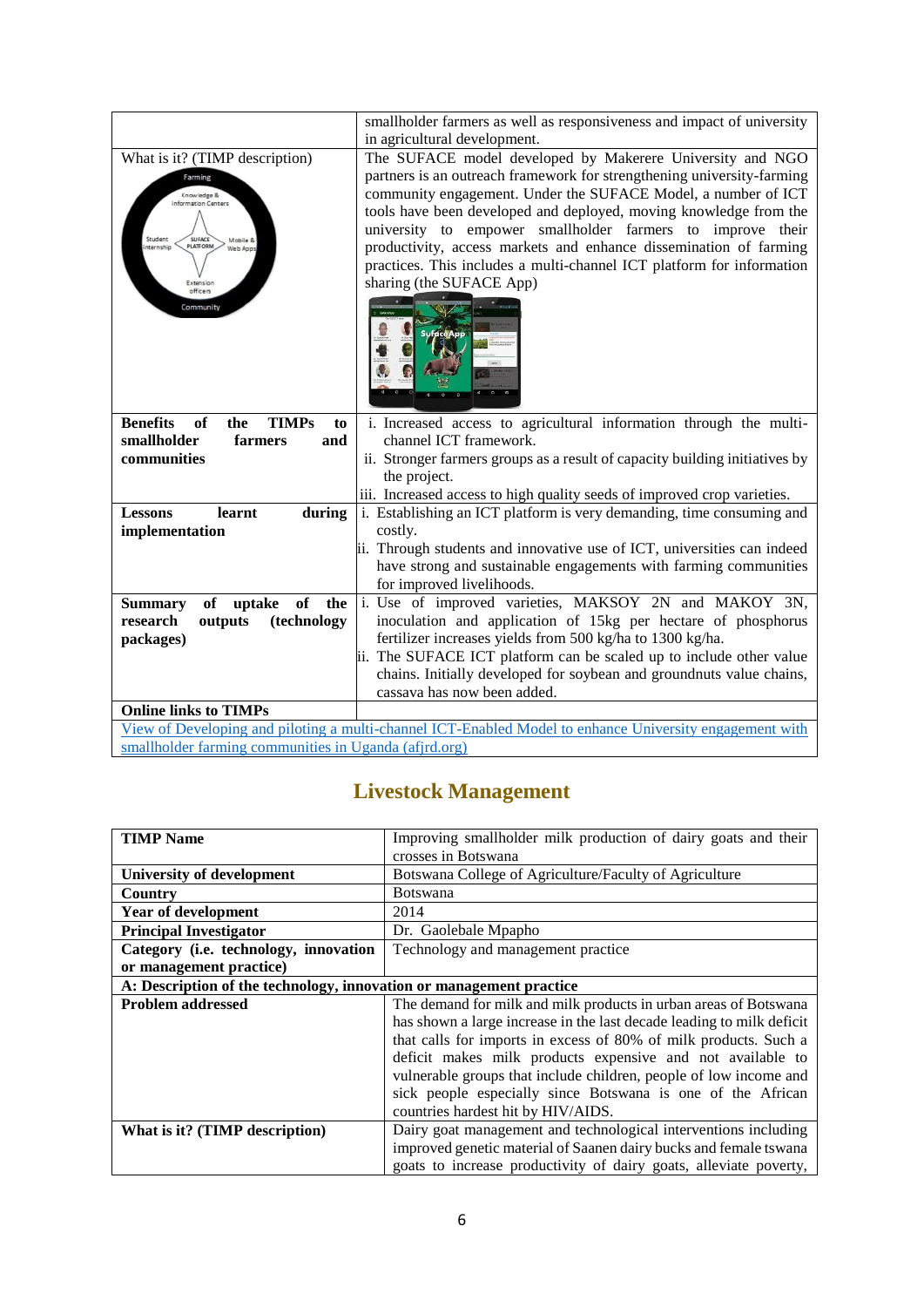| Dr Gaolebale Mpapho demonstrates how the goats' milk is<br>Masters student Keleaboga Dipheko gained hands-on<br>experience looking after the College's herd of Saanen goats.<br>tested for mastitis at the College | increase food security and provide an economic stability in the<br>household and country as a whole |  |
|--------------------------------------------------------------------------------------------------------------------------------------------------------------------------------------------------------------------|-----------------------------------------------------------------------------------------------------|--|
| <b>Benefits of the TIMPs to smallholder</b>                                                                                                                                                                        | Smallholder farmers have been able to produce hygienic milk at the                                  |  |
| farmers and communities                                                                                                                                                                                            | lowest level without the same emphasis on industrial processes and                                  |  |
|                                                                                                                                                                                                                    | equipment that accompanies large-scale production.                                                  |  |
| <b>Lessons learnt during implementation</b>                                                                                                                                                                        |                                                                                                     |  |
| <b>Online links to TIMPs</b>                                                                                                                                                                                       |                                                                                                     |  |
| Ruforum Case Study - Botswana Story 2014 email.pdf                                                                                                                                                                 |                                                                                                     |  |
|                                                                                                                                                                                                                    |                                                                                                     |  |

<http://dx.doi.org/10.17582/journal.pjz/2018.50.3.809.815>

### **Soil Health & Fertility**

| <b>TIMP Name</b>                                                                                            | Managing Uranium in Tanzanian agricultural soils and its transfer in        |  |
|-------------------------------------------------------------------------------------------------------------|-----------------------------------------------------------------------------|--|
|                                                                                                             | food chains                                                                 |  |
| <b>University of development</b>                                                                            | Sokoine University of Agriculture                                           |  |
| Country                                                                                                     | Tanzania                                                                    |  |
| Year of development                                                                                         | 2014                                                                        |  |
| <b>Principal Investigator</b>                                                                               | Dr. Ernest M.M. Marwa                                                       |  |
| Category<br>(i.e.<br>technology,                                                                            | <b>Management Practice</b>                                                  |  |
| innovation or management practice)                                                                          |                                                                             |  |
| A: Description of the technology, innovation or management practice                                         |                                                                             |  |
| <b>Problem to be addressed</b>                                                                              | Radiation levels and spatial distribution of Uranium in agricultural soils  |  |
|                                                                                                             | in selected areas where Uranium deposits have been confirmed in             |  |
|                                                                                                             | Central Tanzania is currently not known                                     |  |
| What is it? (TIMP description)                                                                              | Soda ash, surface and well waters in Bahi. District, Tanzania are highly    |  |
|                                                                                                             | contaminated with Uranium up to levels exceeding the recommended            |  |
|                                                                                                             | limit by a factor of more than 41. Finger millet grains, catfish and        |  |
|                                                                                                             | flamingo meat also contain relatively high levels of Uranium above the      |  |
|                                                                                                             | recommended values. Continuous ingestion of foodstuffs containing           |  |
|                                                                                                             | such high levels of Uranium exposes the local community and livestock       |  |
|                                                                                                             | to Uranium risk. Awareness creation amongst the public should be            |  |
|                                                                                                             | undertaken so that safety measures can be taken to minimize such risks.     |  |
| <b>Benefits</b><br>of<br><b>TIMPs</b><br>the<br>to                                                          | Communities attained new knowledge that exposures to Uranium in             |  |
| smallholder<br>farmers<br>and                                                                               | their area are through drinking surface and underground water, using        |  |
| communities                                                                                                 | soda ash and eating fish and flamingo meat. They resolved to avoid these    |  |
|                                                                                                             | meats.                                                                      |  |
|                                                                                                             |                                                                             |  |
|                                                                                                             | The district authorities rely on the project findings to increase awareness |  |
|                                                                                                             | on Uranium effects to the communities.                                      |  |
| <b>Lessons</b><br>learnt<br>during                                                                          | The RUFORUM Biennial Conferences prepared students in their                 |  |
| professional carrier as researchers in Agriculture.<br>implementation                                       |                                                                             |  |
| <b>Online links to TIMPs</b>                                                                                |                                                                             |  |
| Uranium contamination in drinking water and foodstuffs in Bahi District%2c Tanzania.pdf (ruforum.org)<br>i. |                                                                             |  |
| Sokoine Brochure.pdf (ruforum.org)<br>11.                                                                   |                                                                             |  |

| <b>TIMP</b> Name | Enhancing phosphorus release from rock phosphate using          |
|------------------|-----------------------------------------------------------------|
|                  | whitelupin (Lupinus albus L. cv. Amiga) and chickpekpeap (Cicer |
|                  | <i>arietinum L.</i> )                                           |